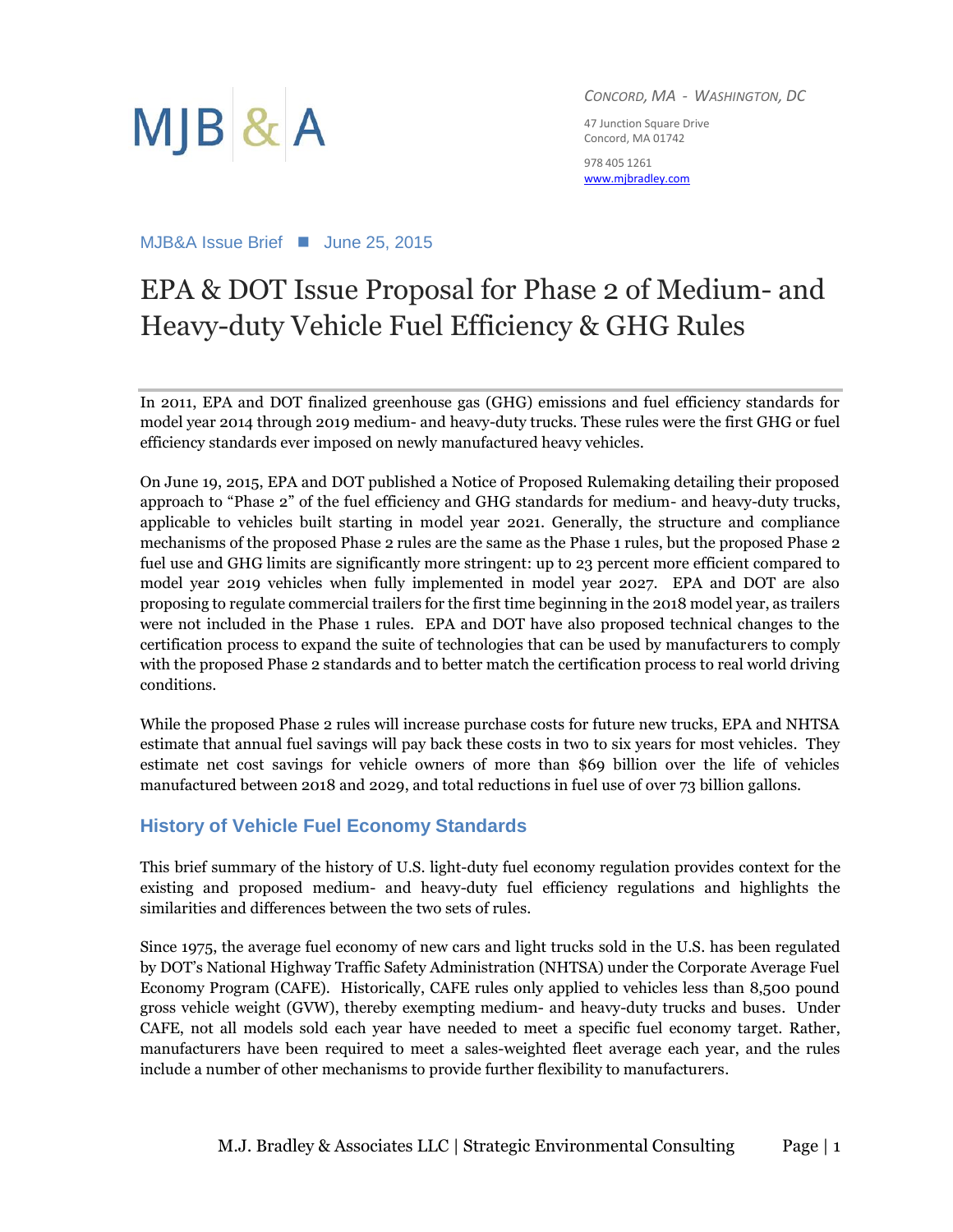Between 1978 and 1990, the CAFE-mandated fleet average fuel economy for new cars was raised incrementally from 18 miles per gallon (MPG) to 27.5 MPG, where it remained, unchanged, for the next 20 years. The CAFE program also includes a separate fleet average standard for light trucks at 22.5 MPG for model year 2008.

In 2006, NHTSA established new standards for light trucks manufactured from the 2008 to 2011 model years. These new standards extended CAFE requirements to larger vehicles up to 10,000 pounds GVW and applied different numerical standards to vehicles of different size, based on their "foot print" (foot print = width x wheelbase). Trucks with a larger foot print were allowed to have lower average fuel economy. The new fleet-average light truck fuel economy standard rose to 24.1 MPG for the 2011 model year.

In 2010, NHTSA and EPA issued a joint rulemaking that established a new program to regulate both the fuel economy and GHG emissions from cars and light trucks. This rulemaking was the first time that EPA asserted its obligation to regulate carbon dioxide  $(CO<sub>2</sub>)$  emissions under the Clean Air Act. This new program applies to new cars and light trucks sold in the 2012 through 2016 model years, and assigns both a fleet average fuel economy target (MPG) and an equivalent fleet average CO2 emissions target (grams/mile) for various subsets of vehicles. This program also extended the foot print concept to cars, allowing larger vehicles to have lower fuel economy and higher  $CO<sub>2</sub>$  emissions. These rules increased the over-all fleet average fuel economy required of model year 2016 vehicles to 34.1 MPG.

In 2012, EPA and NHTSA finalized new CAFE fuel economy and  $CO<sub>2</sub>$  emissions targets for cars and light trucks to be sold from the 2017 through 2025 model years, which will raise the required fleet average fuel economy for cars and light trucks to 54.5 MPG in model year 2025.

### **Heavy-Duty GHG and Fuel Efficiency Standards**

The Phase 1 GHG and fuel efficiency standards for medium- and heavy-duty vehicles issued by EPA and NHTSA in 2011 are in some ways similar to their 2010 joint CAFE program for light-duty vehicles, but in many ways they are markedly different. For Phase 2, EPA has proposed to maintain the same basic structure as the Phase 1 rules, with only minor modifications.

The heavy-duty rules are similar to the light-duty rules in terms of both fuel efficiency targets and equivalent  $CO<sub>2</sub>$  emission targets for different types of vehicles, but the heavy-duty metrics used for these targets are quite different than those used in the CAFE program for cars and light trucks.

The heavy-duty rules divide the entire world of heavy trucks into subsets and set different numerical standards for different types of trucks, in the same way that CAFE treats light trucks differently than cars. The three main regulatory categories for both Phase 1 and Phase 2 are: 1) "heavy-duty pickups and vans", 2) "combination trucks" (truck tractors used to pull trailers), and 3) all other trucks, labeled as "vocational trucks".

The heavy-duty pick-up and van and combination truck categories are each fairly homogenous, but the vocational truck category is very diverse. Vocational trucks include everything from buses, to dump trucks to refuse trucks ranging in size from 10,000 to more than 60,000 pounds GVW. For Phase 2, EPA and NHTSA have proposed to further subdivide vocational trucks into: 1) those primarily used in urban (low speed) applications, 2) those used in regional (higher speed) applications, and 3) multipurpose vehicles that could be used in a variety of applications.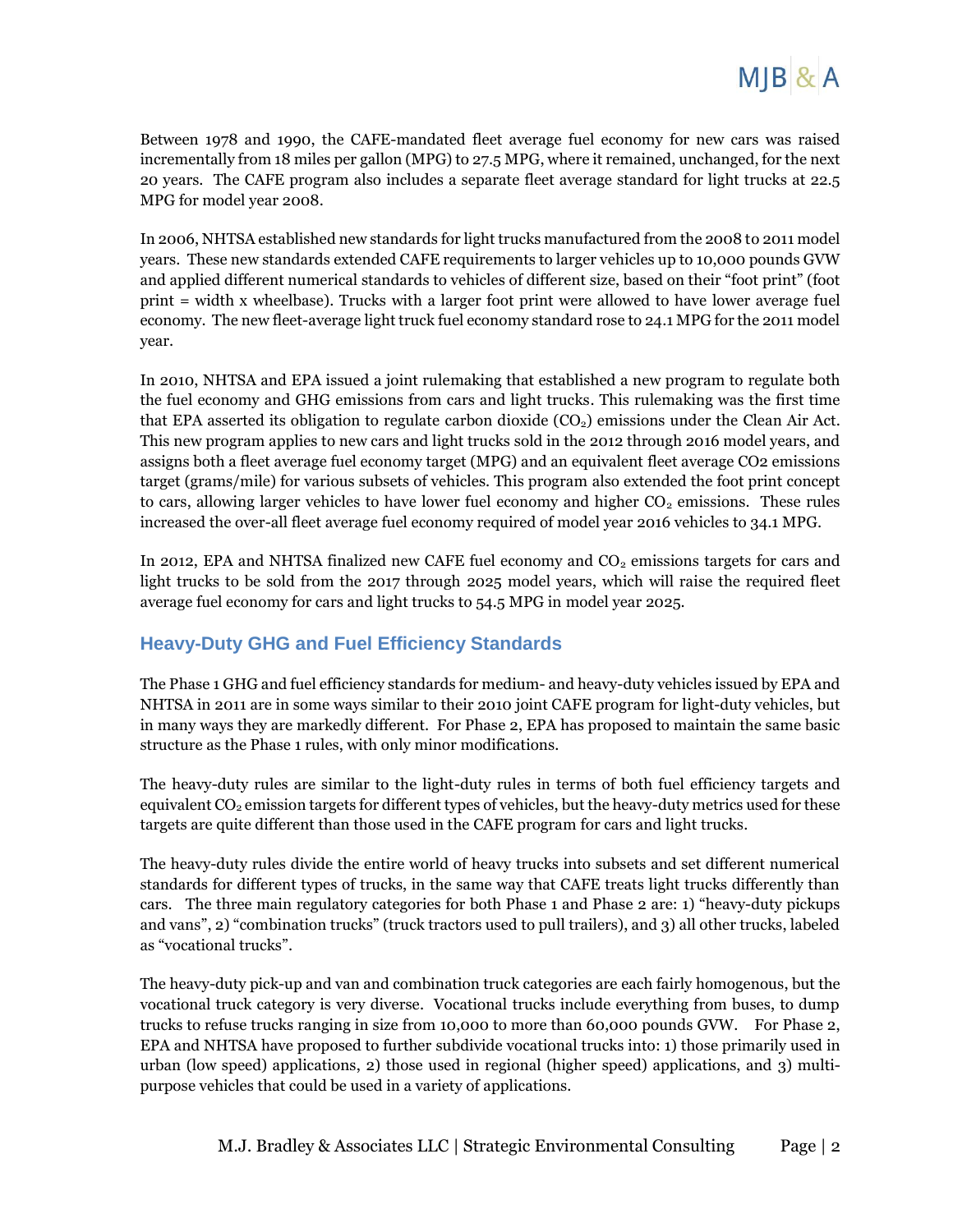The assignment of a particular vocational truck to one of these regulatory categories would be based primarily on the ratio of engine speed over the highway test cycle (based on the vehicle's transmission gearing and final drive ratio) to rated maximum engine speed. Manufacturers could request exemptions to this rule based on stated intended use or other physical vehicle characteristics. EPA's presumption is that vehicles will be certified as multi-purpose vehicles unless there is strong objective evidence to support their inclusion in one of the other regulatory categories. EPA is also proposing that all trucks with hybrid drive trains would be certified as urban vehicles and that all inter-city coach buses and recreational vehicles would be certified as regional vehicles.

Similar to light-duty CAFE, the heavy-duty regulations contain significant flexibility mechanisms such that not every vehicle of the same type is required to have the same fuel economy. For heavy-duty pickups and vans, EPA and NHTSA mandated in Phase 1 that manufacturers must meet a sales-weighted fleet average each year, just as they do for cars and light-trucks under CAFE. However, EPA and NHTSA did not adopt fleet average standards for Phase I for combination trucks and vocational trucks. For these vehicle types, flexibility is provided by an averaging, banking, and trading program (ABT) and by various types of credit programs similar to the way EPA provides flexibility when certifying heavy-duty engines to criteria pollutant emission standards. EPA has proposed this same structure for Phase 2: heavy-duty pick-ups and vans will be required to meet a sales-weighted fleet average each year, while flexibility for the other types of heavy-duty vehicles will continue to be provided via ABT and credit programs.

CAFE sets "full vehicle" standards for cars and light trucks, expressed as a mile per gallon fuel economy target and an equivalent gram per mile  $CO<sub>2</sub>$  emissions target. Certification that a vehicle does or does not meet the standard is based on vehicle testing – with vehicles mounted on a chassis dynamometer and exercised over specific test cycles (speed versus time). This approach is how the Phase 1 mediumand heavy-duty pick-ups and vans were treated. For Phase 2, EPA and NHTSA are proposing to stay with mile per gallon and gram per mile targets and to keep certification based on full-vehicle testing for these vehicles.

However, combination trucks and vocational trucks are treated very differently in both Phase 1 and the proposed Phase 2 rules. For these types of trucks, EPA and NHTSA mandated in Phase 1 both engine and separate vehicle standards. The engine standards are expressed as allowable fuel use and  $CO<sub>2</sub>$ emissions per unit of engine work – gallons per 100 brake horsepower-hour (gal/100 bhp-hr) and grams per bhp-hr. This approach is analogous to how EPA regulates criteria pollutants ( $NO<sub>X</sub>$ , PM, VOC, and CO) from medium- and heavy-duty trucks, using engine rather than vehicle standards.

For Phase 1, certification to the engine fuel efficiency and  $CO<sub>2</sub>$  emission standards is based on the same test cycles and engine test procedures used to certify engines to the criteria pollutant standards. For Phase 2, EPA and NHTSA are again proposing to set both engine and separate vehicle standards and to keep the form of these standards the same as in Phase 1. Certification to the Phase 2 engine standards is proposed to still be based on the procedures and test cycles used for criteria pollutants, except that EPA and NHTSA have proposed to modify the engine test cycle to be used for combination truck engines, to better reflect real-world driving conditions.

The separate Phase 1 vehicle standards applied to combination and vocational trucks were not expressed as MPG and g/mi standards as they are for light duty vehicles and heavy-duty pick-ups and vans. Rather, they were expressed as allowable fuel use and  $CO<sub>2</sub>$  emissions per ton of payload driven one mile (gallons/1,000 ton-mi and grams/ ton-mi) in recognition that most heavy-duty vehicles are used to haul freight. Certification to these Phase 1 vehicle standards is not based on actual vehicle testing but is instead based on modeling, using a computer simulation program called Greenhouse Gas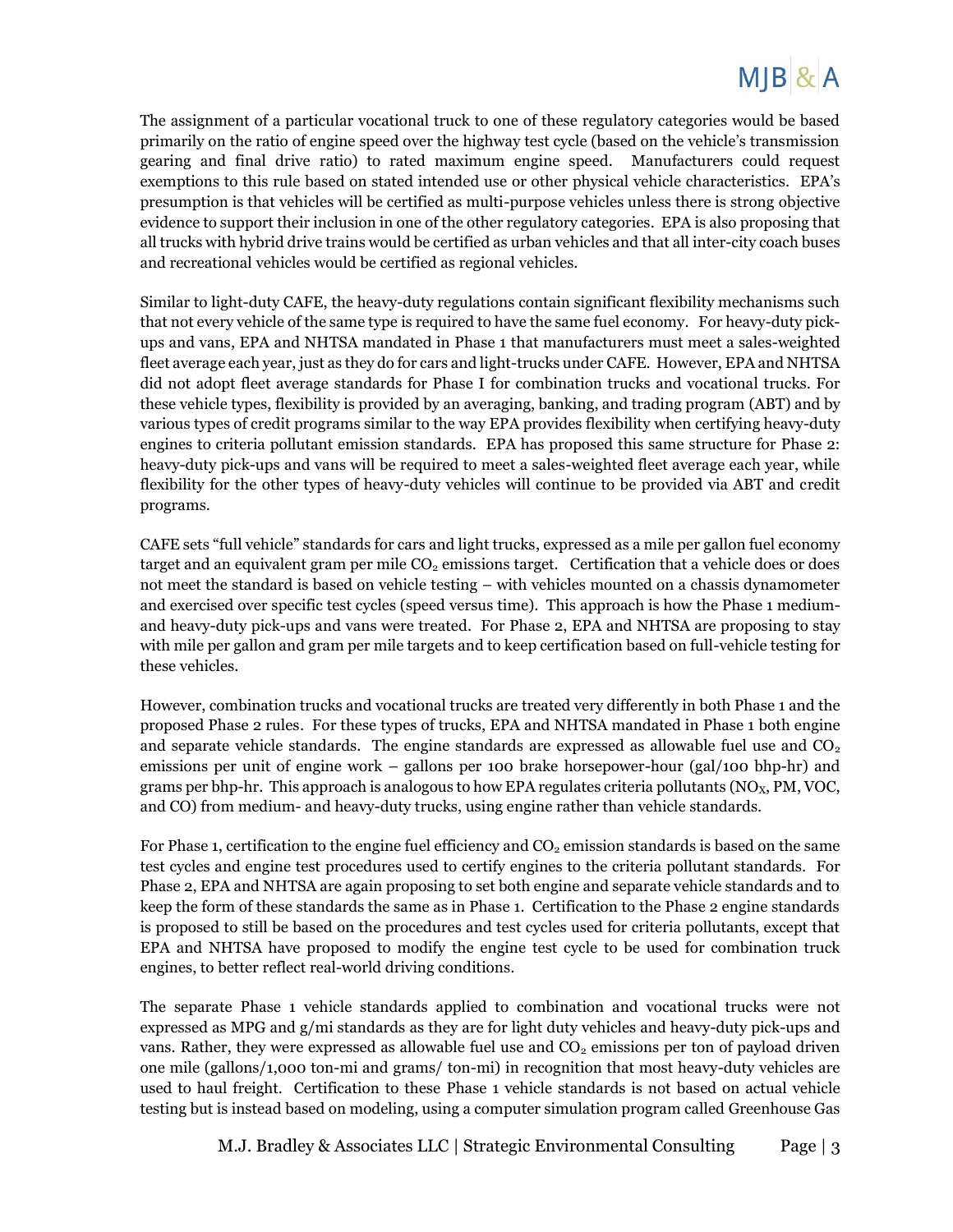

Emissions Model (GEM), which was developed by EPA for the Phase 1 regulations. Combination trucks are modeled in GEM assuming that they are pulling a "standard trailer," which represents a typical 53 ft dry van trailer in use today.

For Phase 2, EPA and NHTSA are proposing to keep the form of the vehicle standards the same as in Phase 1, and to continue the use of the GEM model for certification. However, for Phase 2, EPA has proposed technical changes to GEM, which will provide manufacturers greater flexibility and allow them to claim credit in the certification process for a wider range of fuel efficiency technologies, including improved transmissions and drivelines. EPA is also proposing to slightly modify the drive cycles used in GEM for Phase 2 compared to Phase 1, including different drive cycles for different types of vocational trucks (urban, regional, multi-purpose). Finally, for Phase 2, EPA is proposing to change the definition of the "standard trailer" used to certify combination trucks, to reflect greater adoption of aerodynamic side skirts in the trailer fleet since adoption of the Phase 1 rules.

#### **How will New Vehicles be Different than Older Vehicles?**

Table 1 summarizes EPA and NHTSA's assessment of how fuel use from medium- and heavy-duty trucks, compliant with both the Phase 1 and proposed Phase 2 standards, will compare to trucks built before the standards were implemented (model year 2010). The Phase 1 standards were implemented in two steps, and EPA an NHTSA are proposing to implement the Phase 2 standards in three steps beginning with less string interim standards in model year 2021, with the most stringent standards applying as of model year 2027.

| <b>Vehicle Type</b>                                  |                 | Phase 1 by model year |                          | Proposed Phase 2 by model year    |                             |                |
|------------------------------------------------------|-----------------|-----------------------|--------------------------|-----------------------------------|-----------------------------|----------------|
|                                                      |                 | 2014 - 2016           |                          | 2017-2020 2021 - 2023 2024 - 2026 |                             | $2027+$        |
| <b>Heavy-duty Pick-</b><br>Ups and Vans <sup>1</sup> | Gas             | Up to $4\%$           | Up to $10\%$             | Up to $12%$                       | Up to $20\%$                | $ Up to 26\% $ |
|                                                      | <b>Diesel</b>   | Up to $7\%$           | Up to $10\%$             | Up to $12%$                       | Up to $20\%$                | $ Up to 26\% $ |
| <b>Vocational</b><br>Trucks <sup>2</sup>             | Engines         | Up to $5%$            | Up to $9%$               | Up to $11\%$                      | Up to $12\%$   Up to $13\%$ |                |
|                                                      | <b>Vehicles</b> | Up to $6\%$           | Up to 9%                 | Up to $16\%$                      | Up to $20\%$                | Up to $25\%$   |
| <b>Combination</b><br>Trucks <sup>3</sup>            | Engines         | 3%                    | 6%                       | 8%                                | 9%                          | 10%            |
|                                                      | <b>Vehicles</b> | Up to 21%             | Up to 23%                | Up to $36\%$                      | Up to $43\%$                | Up to $47%$    |
| <b>Commercial Trailers</b>                           |                 | <b>NA</b>             | Up to $2\%$ <sup>4</sup> | Up to $4\%$                       | Up to $6\%$                 | Up to $8\%$    |

#### Table 1: EPA Phase 1 Fuel Efficiency Standards – Reduction in Fuel use Compared to MY2010

Standards vary depending on size (footprint) and towing capability.

<sup>2</sup> Engine standards vary depending on engine size: light-medium, medium-heavy, or heavy-heavy duty. In Phase 2 vehicle standards also vary depending on intended vehicle use: urban, regional, or multi-purpose.

 $3$  Standards vary depending on GVWR (Class 7 or 8) and cab type (sleeper cab or day cab, and cab height – low, mid, high). The highest reductions will be from high-roof sleeper cab trucks. Lower reductions are required from low-roof sleeper cab and from day cab equipped trucks.

<sup>4</sup> Trailer standards start in MY2018 under the proposed Phase 2 rules. Trailers were not regulated in Phase 1

As shown, the final proposed Phase 2 standards are significantly more stringent than the Phase 1 standards, more than doubling the reductions in fuel use required in Phase 1 for most heavy vehicles. However, both the Phase 1 and proposed Phase 2 standards are more stringent for combination trucks than for pickups and vocational trucks. When Phase 2 is fully implemented, a new model year 2027 high roof sleeper cab tractor pulling a new model year 2027 van trailer that both meet the proposed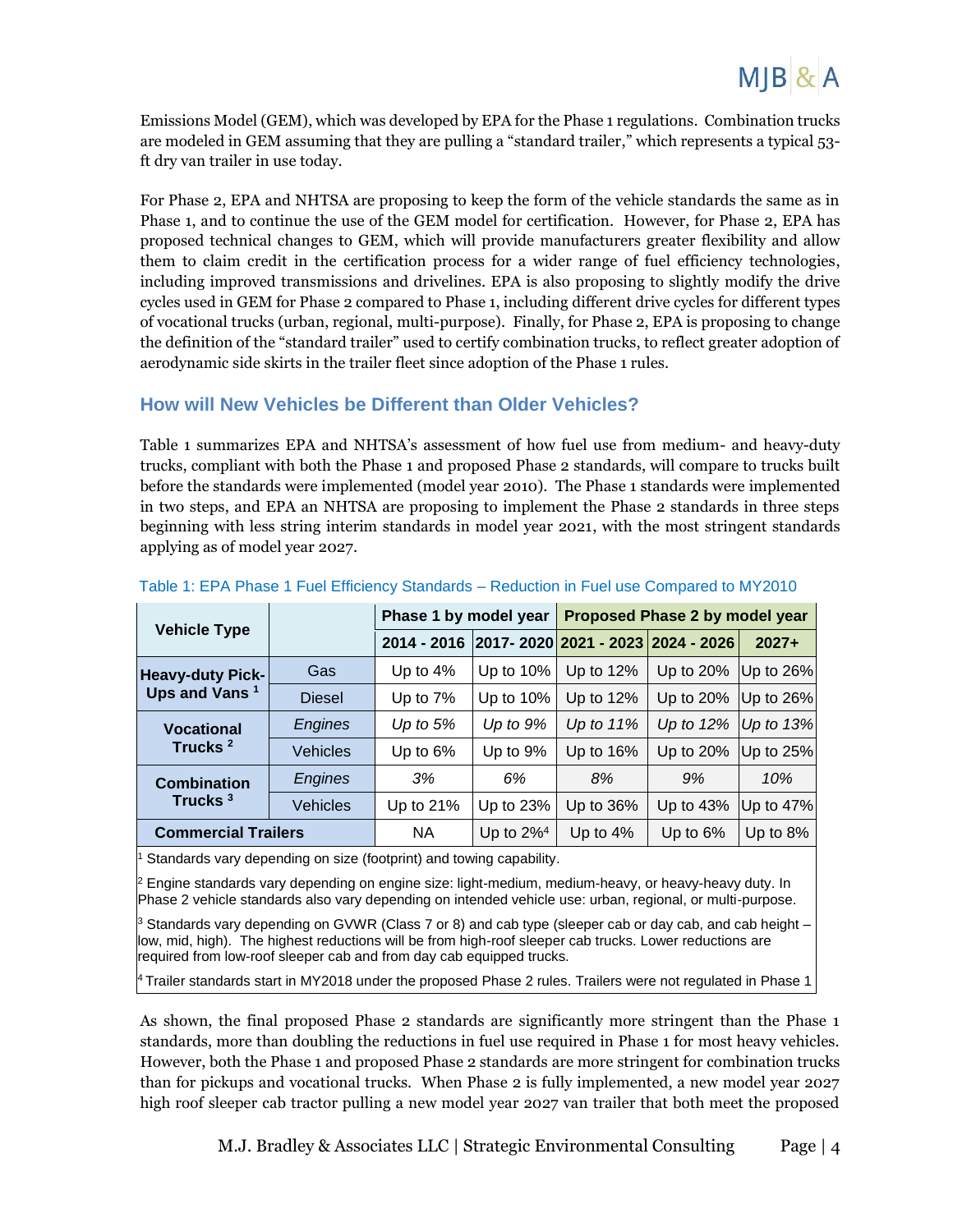Phase 2 standards will use less than 50 percent of the fuel per ton-mile used by a similar model year 2010 tractor and trailer combination. By contrast, fuel use for compliant model year 2027 pickups and vocational trucks will be only about 25 percent lower than fuel use by similar model year 2010 trucks.

In both Phase 1 and proposed Phase 2, combination truck standards vary by weight class (Class 7 or Class 8) and by cab type, with the most stringent standards applied to high-roof sleeper cab trucks and less stringent standards applied to low-roof sleeper cab and day cab trucks.

In Phase 1, the same numerical standards were applied to all vocational trucks. In Phase 2, EPA and NHTSA are proposing to apply separate numerical limits for both fuel use and GHG emissions to urban, regional, and multi-purpose vocational trucks.

The separate engine standards for combination trucks and vocational trucks in both Phase 1 and Phase 2 will ensure that engines in virtually all of these vehicles will become more efficient over time. EPA projects that improved engine efficiency will come mostly from changes to internal engine parts that will improve combustion, and reduce friction and other internal engine losses. However, they do project that by model year 2027, about 25 percent of combination truck engines will employ some type of exhaust waste heat recovery, such as turbo-compounding or rankine-cycle systems. These systems will add components and complexity to these engines. EPA does not believe that waste heat recovery systems will be required for vocational truck engines to meet the proposed Phase 2 limits.

The only other required change expected for vocational trucks to meet Phase 1 vehicle standards is that many will need to be delivered with low rolling resistance tires. More extensive changes will be required for vocational trucks to meet the proposed Phase 2 vehicle limits, including improvements in the transmission and driveline, use of workday idle reduction technologies, weight reduction, and the application of hybrid technology for some trucks.

The changes to combination trucks in order to meet Phase 1 and proposed Phase 2 vehicle standards will be more significant, including, most importantly, improvements to vehicle aerodynamics, as well as limited vehicle weight reduction, and implementation of auxiliary power units to reduce overnight idling for many sleeper cab-equipped trucks. Meeting the most stringent Phase 2 limits will also require improvements to the transmission and driveline, as well as reduction in vehicle accessory loads.

EPA expects that in order to meet the proposed Phase 2 limits, heavy-duty pickups will need to have more efficient engines, improved transmissions, improved aerodynamics, low rolling resistance tires, reduced weight, and improved vehicle accessories. To meet the most stringent Phase 2 limits in model year 2027, some heavy-duty pickups may also need to employ engine stop-start, and powertrain hybridization.

#### **Commercial Trailers**

Other than increased stringency, the most significant difference between the Phase 1 and the proposed Phase 2 heavy-duty fuel efficiency and GHG rules is that EPA and NHTSA are proposing to start regulating commercial trailers in Phase 2, beginning with trailers built in model year 2018.

Combination trucks currently burn approximately two thirds of all fuel used by medium- and heavyduty trucks. Commercial trailers do not have engines, and therefore, they do not technically use any fuel. However, the physical characteristics of a trailer can have as great or greater effect on total fuel use from a combination truck-trailer as the physical characteristics of the truck. The aerodynamics and rolling resistance of the trailer affect how much work the truck's engine must do, and therefore how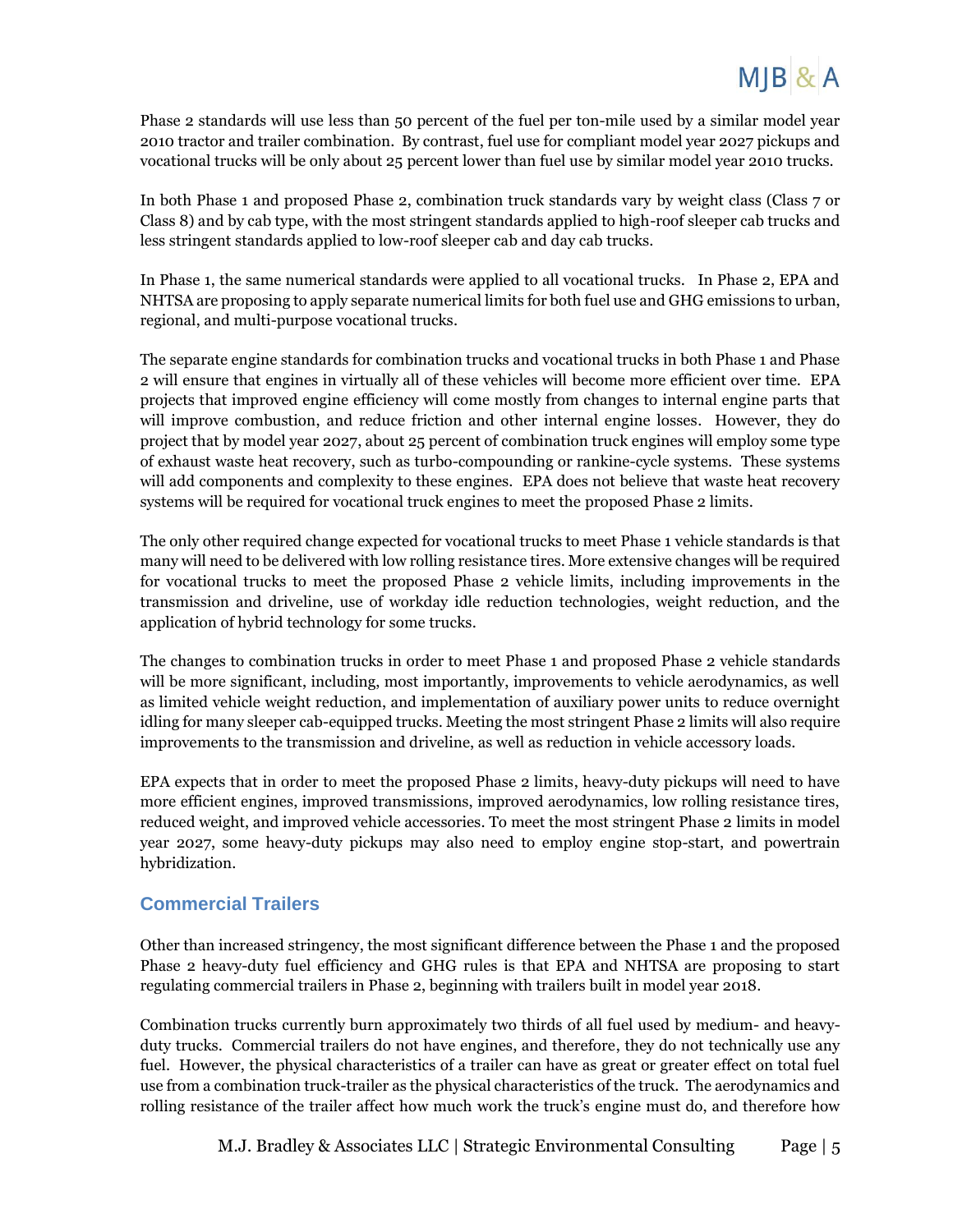much fuel it burns, which is why EPA and NHTSA have proposed to regulate commercial trailers for the first time in the proposed Phase 2 fuel efficiency and GHG rules. Improvements to commercial trailers can reduce the total amount of fuel used by the heavy truck sector to a greater extent than improvement to trucks alone.

Under the proposed Phase 2 rules, EPA and NHTSA have set different numerical targets for fuel use (gallon per 1,000 ton-miles) and  $CO<sub>2</sub>$  emissions (grams per ton-mile) for four types of commercial trailers: long and short dry van trailers, and long and short refrigerated van trailers. These trailers represent about 70 percent of the current fleet. Compliance with these rules will be evaluated using the GEM simulation model by modeling the trailer being pulled by a Phase 2 compliant "standard tractor."

When fully implemented in model year 2027, EPA estimates that compliant trailers will reduce fuel use by the trucks pulling them by an additional 8 percent compared to current trailers.

Changes that will be required to meet the proposed Phase 2 van trailer standards include improved aerodynamics using side and rear fairings and gap closers, reduced weight, use of low rolling resistance tires, and use of automatic tire inflation systems.

For other types of commercial trailers such as flat beds and tank trailers, EPA and NHTSA are not setting numerical fuel efficiency and GHG targets, but are proposing design standards that mandate adoption of certain tire technologies that will reduce rolling resistance.

#### **Costs and Benefits**

Technologies required to meet the proposed Phase 2 standards are in varying stages of commercial availability ranging from already available but with limited adoption, to still in research and development stages. All of these technologies will add cost to the price of new vehicles, but will reduce annual fuel costs for vehicle owners, while reducing GHG emissions from the heavy-duty fleet.

EPA and NHTSA estimate that meeting the proposed model year 2027 standards will, on average, add about \$12,000 to the purchase price of a combination truck tractor, \$3,400 to the price of a vocational vehicle, \$1,400 to the price of a heavy-duty pickup, and \$1,200 to the price of a commercial van trailer. These costs are in addition to any costs associated with meeting the Phase 1 standards and are expressed in 2012 dollars.

EPA and NHTSA estimate that the payback period for these additional purchase costs will be two years for combination trucks, three years for heavy-duty pickups, and six years for the average vocational truck, based on additional annual fuel cost savings.

EPA and NHTSA estimate that the proposed Phase 2 rules will result in reduced fuel use of 73 to 77 billion gallons over the life of vehicles built in model years 2018 to 2029, equating to a reduction in GHG emissions of 932 to 990 million metric tons of  $CO<sub>2</sub>$ .

They estimate that over-all compliance costs for the proposed Phase 2 rules will total \$20 to 31 billion, but that over-all benefits will total \$156 to 276 billion. In addition to estimated total fuel cost savings of \$89 to 175 billion, the estimated benefits include the monetized value of GHG and other emission reductions, as well as increased energy security.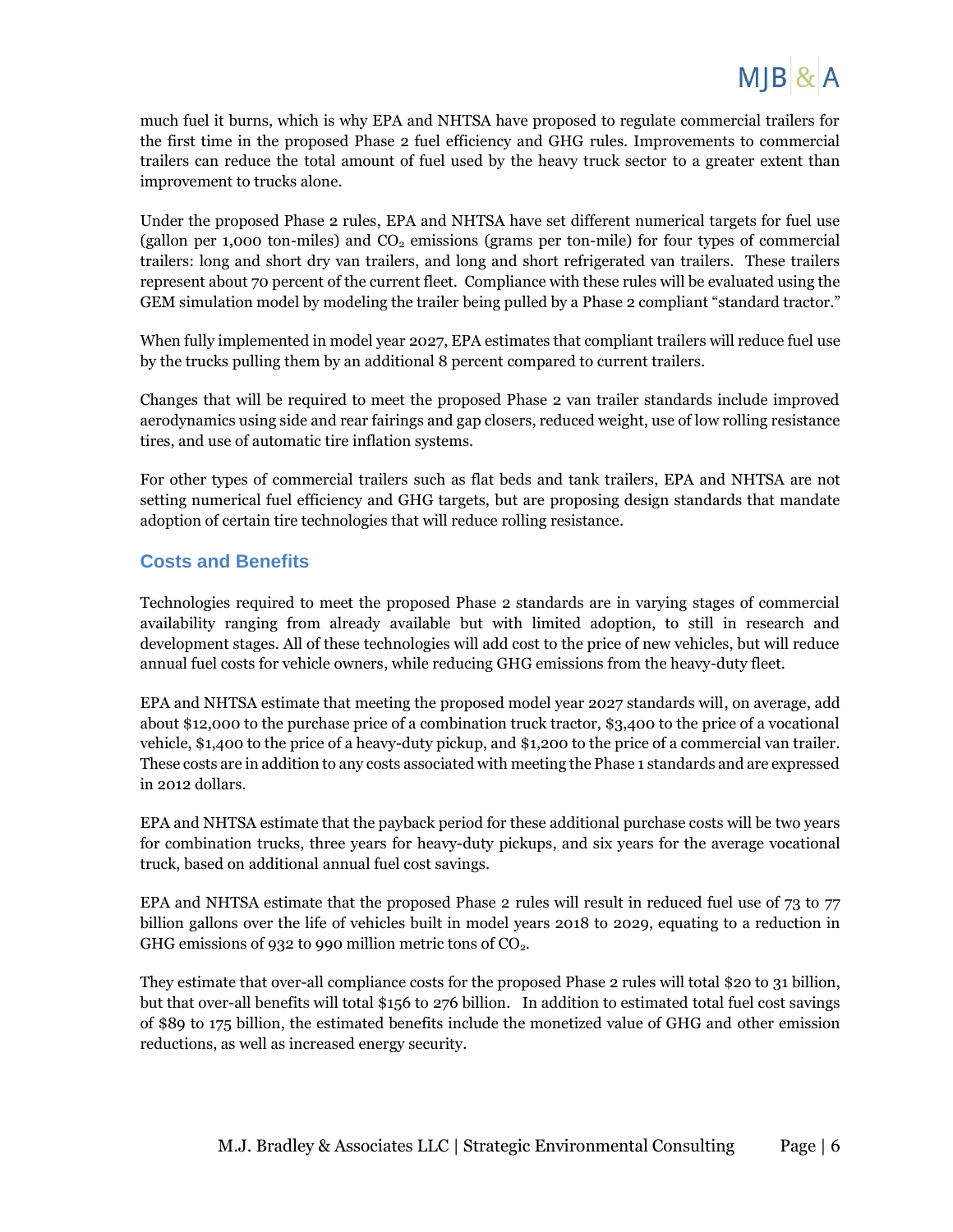

#### **Key Takeaways**

- EPA and NHTSA's proposed Phase 2 heavy-duty fuel efficiency and GHG rules are intended to be technology forcing. They will incentivize further adoption of already commercially available technologies, but they will also require the use of new technologies that are still being developed. EPA has provided manufacturers more than 10 years lead time to develop the most advanced technologies, which will not be required on new trucks until the 2027 model year.
- In order to meet the most stringent proposed Phase 2 limits in model year 2027, virtually all truck engines will need to be more efficient than current engines. It is expected that efficiency gains will derive primarily from internal engine changes that improve combustion and reduce engine friction and other internal losses. In addition to improved engines, virtually all trucks will also require improved transmissions and drivelines, technologies to reduce engine idling, and low rolling resistance tires. Combination truck tractors and heavy-duty pickups will also require improved aerodynamics and reduced weight. The proposed Phase 2 limits are also expected to drive limited adoption of waste heat recovery systems on combination truck engines and drivetrain hybridization for some heavy-duty pickups and urban vocational trucks.
- Compliance with the proposed Phase 2 fuel efficiency and GHG limits will increase truck purchase costs by as much as 10 percent in the 2027 model year, compared to continuation of the less stringent Phase 1 limits currently in place. However, these incremental costs will be recovered by additional annual fuel cost savings in 2 to 6 years for most trucks. Increased costs will be greatest for combination truck tractors; however, these vehicles will also have the greatest annual fuel costs savings and the shortest pay-back period because they typically drive many more miles, and burn significantly more fuel, than vocational trucks or heavy pickups each year.
- In the last five years, there has been increased adoption of new-build and retrofit aerodynamic aids on the commercial trailers pulled by combination trucks, particularly side and rear fairings on van trailers. This change has likely been driven primarily by rules issued by the California Air Resources Board, which mandates them on all trailers used in California. The inclusion of commercial trailers in the proposed Phase 2 heavy-duty fuel efficiency and GHG rules is expected to accelerate the adoption of these technologies, as well as the adoption of low rolling resistance trailer tires and automatic trailer tire inflation systems resulting in significantly greater reductions in total fuel use by the heavy truck sector than could be achieved by improvements to trucks alone.